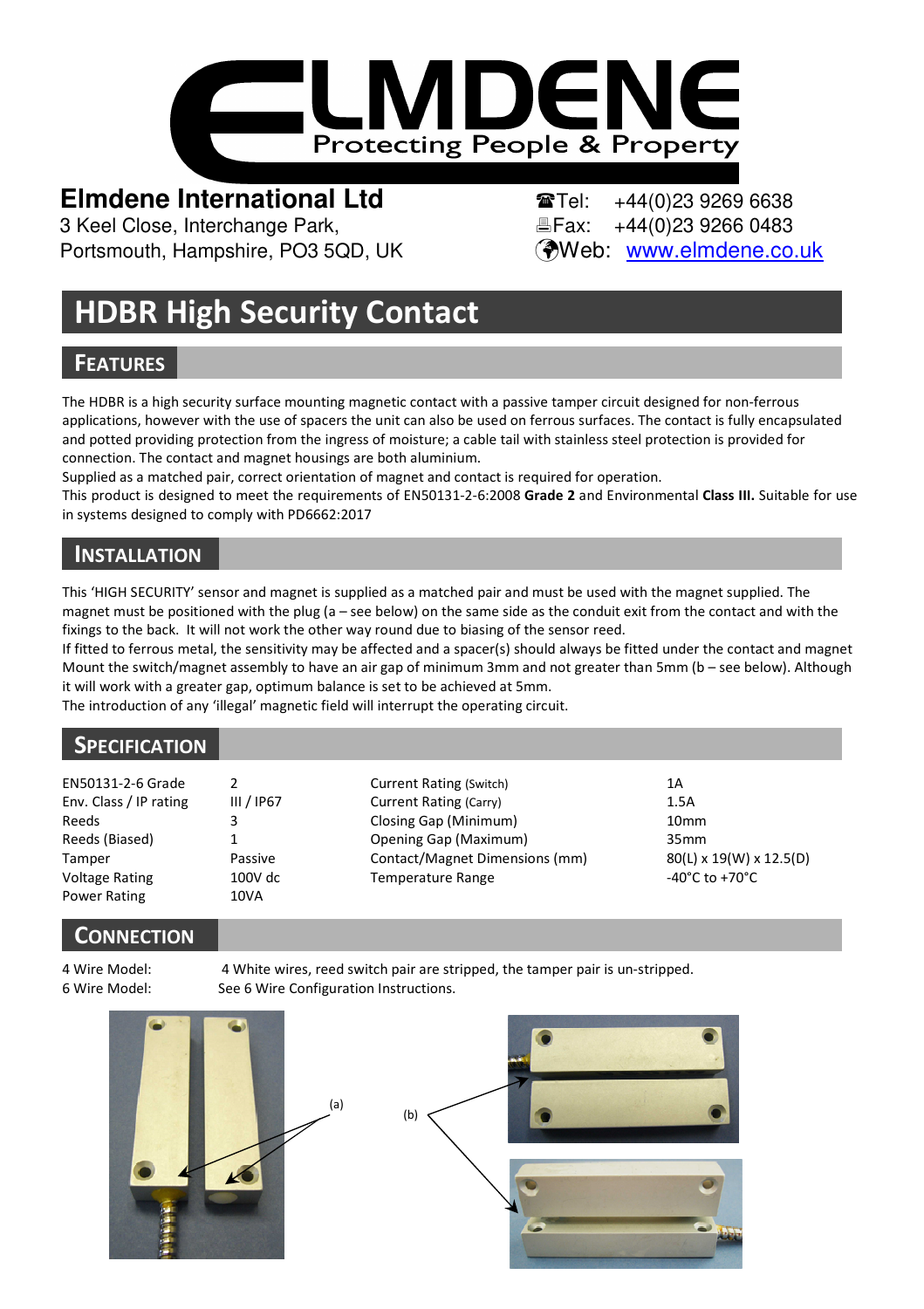

# **DETECTEUR D'OUVERTURE 4HDBR HAUTE SECURITE**

#### **IMPORTANT**

- Le contact et l'aimant du 4HDBR sont fournie par paire et ne doivent pas être dissociés.
- Pour éviter un mauvais fonctionnement, prendre garde de ne pas les séparer.
- Ne pas faire fonctionner le contact avec un autre aimant.
- Ne pas séparer l'aimant ou le contact de l'équerre de fixation.

## **SENS DE CABLAGE**

- 1. L'obturateur plasique de l'aimant doit être positionné à côté de la sortie du cable de contact. Ce dernier possède des aimants internes de polarisation et ne peut fonctionner dans l'autre sens.
- 2. L'entrefer (espace entre le contact et l'aimant) maximum au repos doit être inférieur ou égal à 5mm.

Bien que le 4HDBR fonctionne avec un espacement supérieur, l'autoprotection au fraudage magnétique n'est opérationnelle qui si le 4HDBR est installé avec l'entrefer correct.

- Raccordement par 4 fils blancs.
	- o 2 fils d'autoprotection non dénudés.
	- o 2 fils d'alarme dénudés.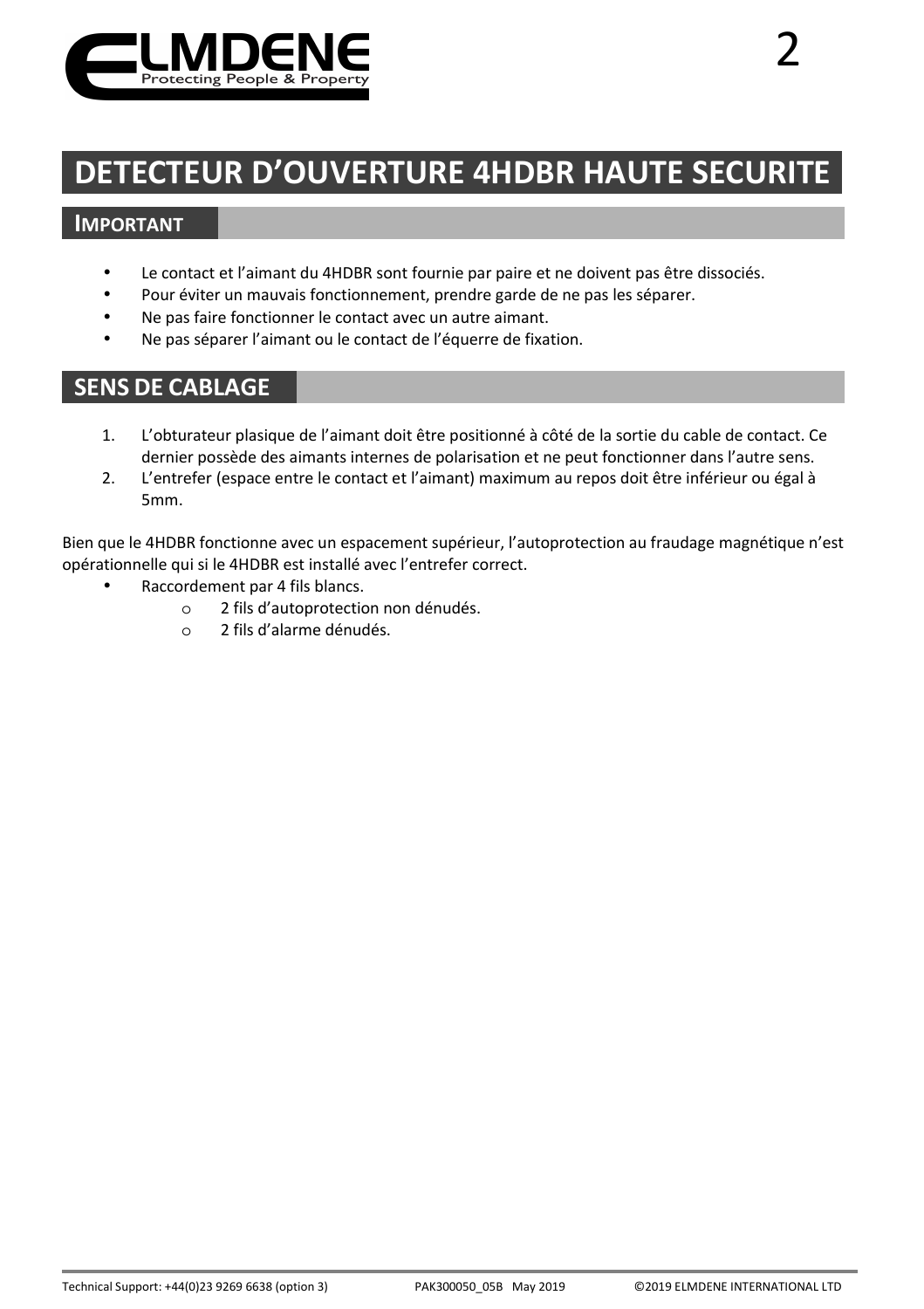

## **6-WIRE CONFIGURATION**

#### **IMPORTANT**

#### **Do not shorten cable before reading the following paragraph.**

The contact wires have been colour coded using coloured sleeves. The core wires are not coloured inside the sheath. To shorten the overall cable length, strip the sheath using the rip cord and slide the sleeves down to the required length. Then cut the cable to the required length – ensuring the coloured sleeves remain on the core wires.

The six wires are: 2 x white, 1 x red, 1 x yellow, 1 x blue & 1 x black.

## **CONNECTION**

The Contact can be used in the following formats:

- Standard double pole Single and double leaf doors Figures 1 & 2
- Fully Supervised Loop Single leaf doors Series connection Figure 3
- Fully Supervised Loop Double leaf doors Series connection Figure 4
- Fully Supervised Loop Single leaf doors Parallel connection Figure 5
- Fully Supervised Loop Double leaf doors Parallel connection Figure 6
- 
- 
- 
- 
- 

See overleaf for diagrams: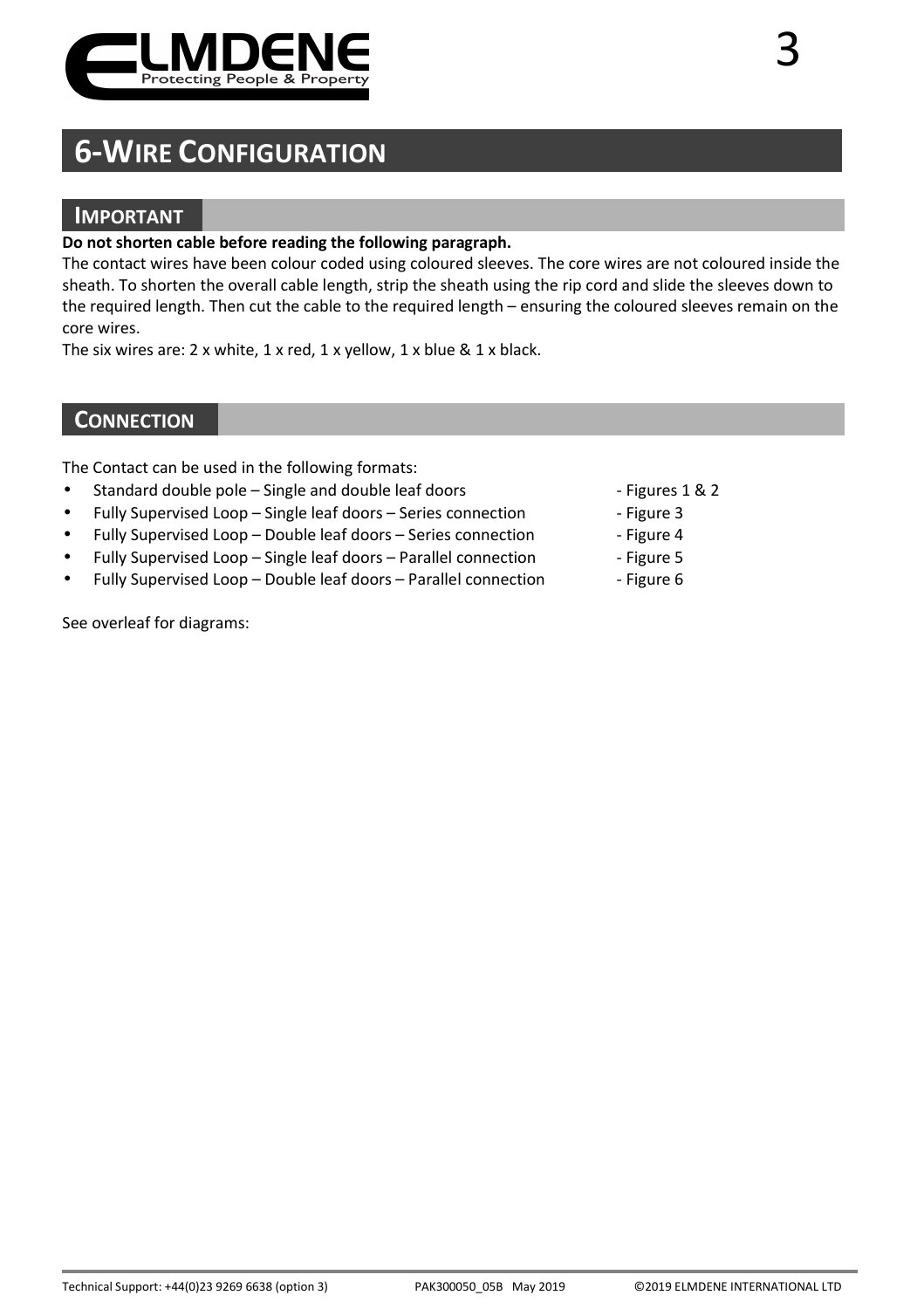

#### **Figure 1** - Standard **Double Pole** Wiring (No Resistors) – Single Leaf Door



**Figure 2** – Standard **Double Pole** Wiring (No Resistors) – Double Leaf Door



4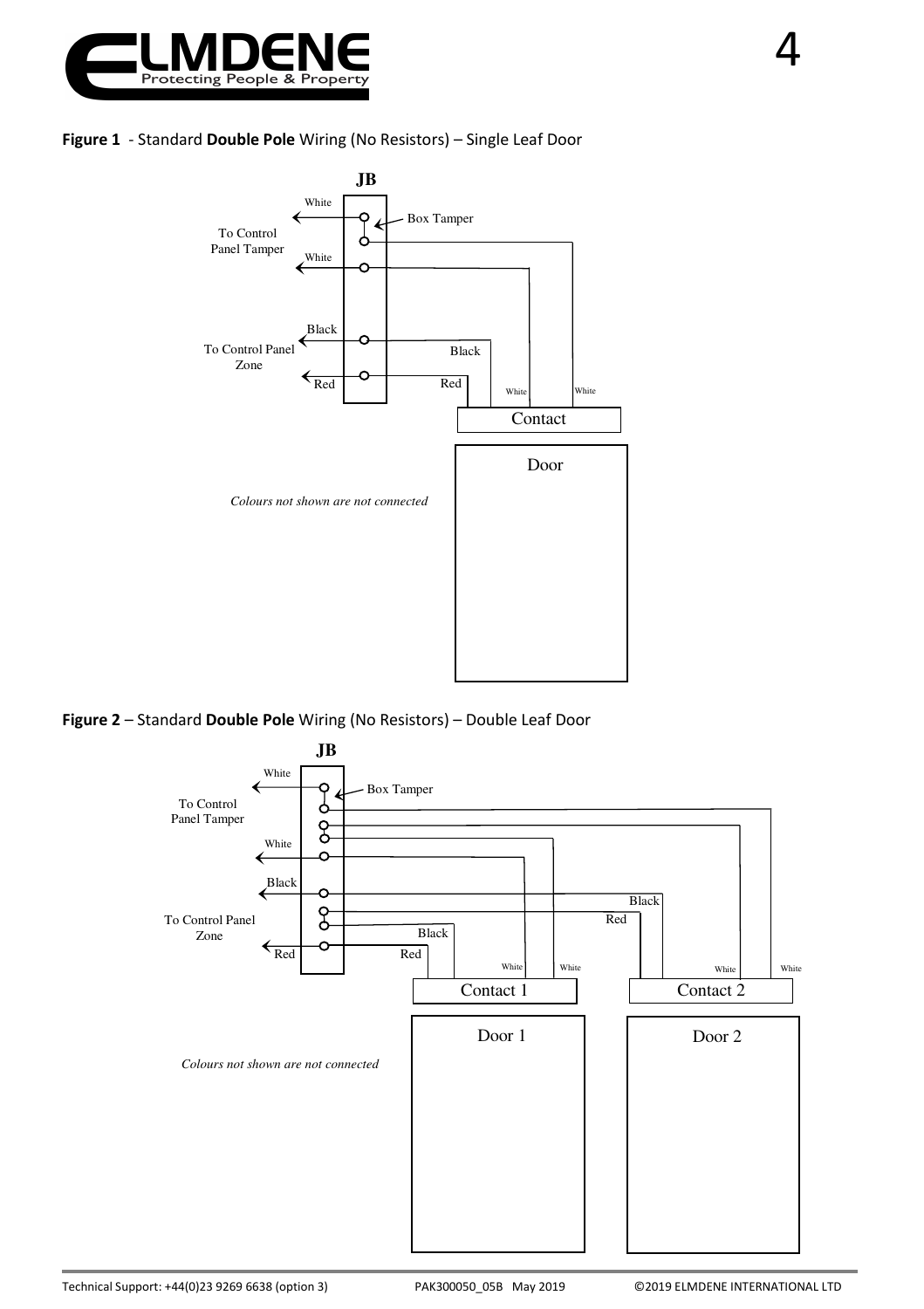

#### **Figure 3** – Contact Resistors + End of Line Resistor (Series) – Single Leaf Door



**Figure 4** – Contact Resistors + End of Line Resistor (Series) – Double Leaf Door

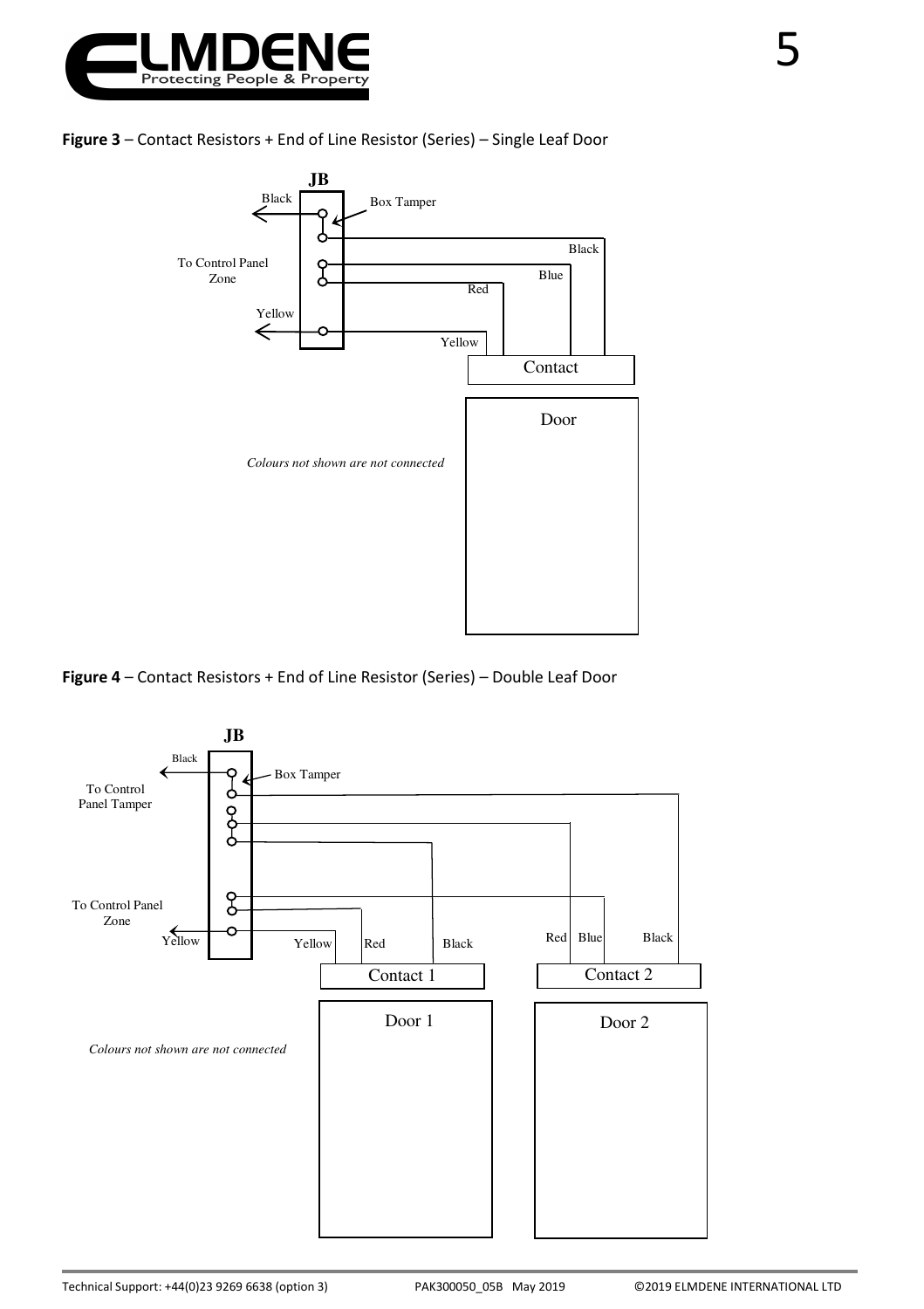



**Figure 6** – Contact Resistor + End of Line Resistor (Parallel) – Double Leaf Door

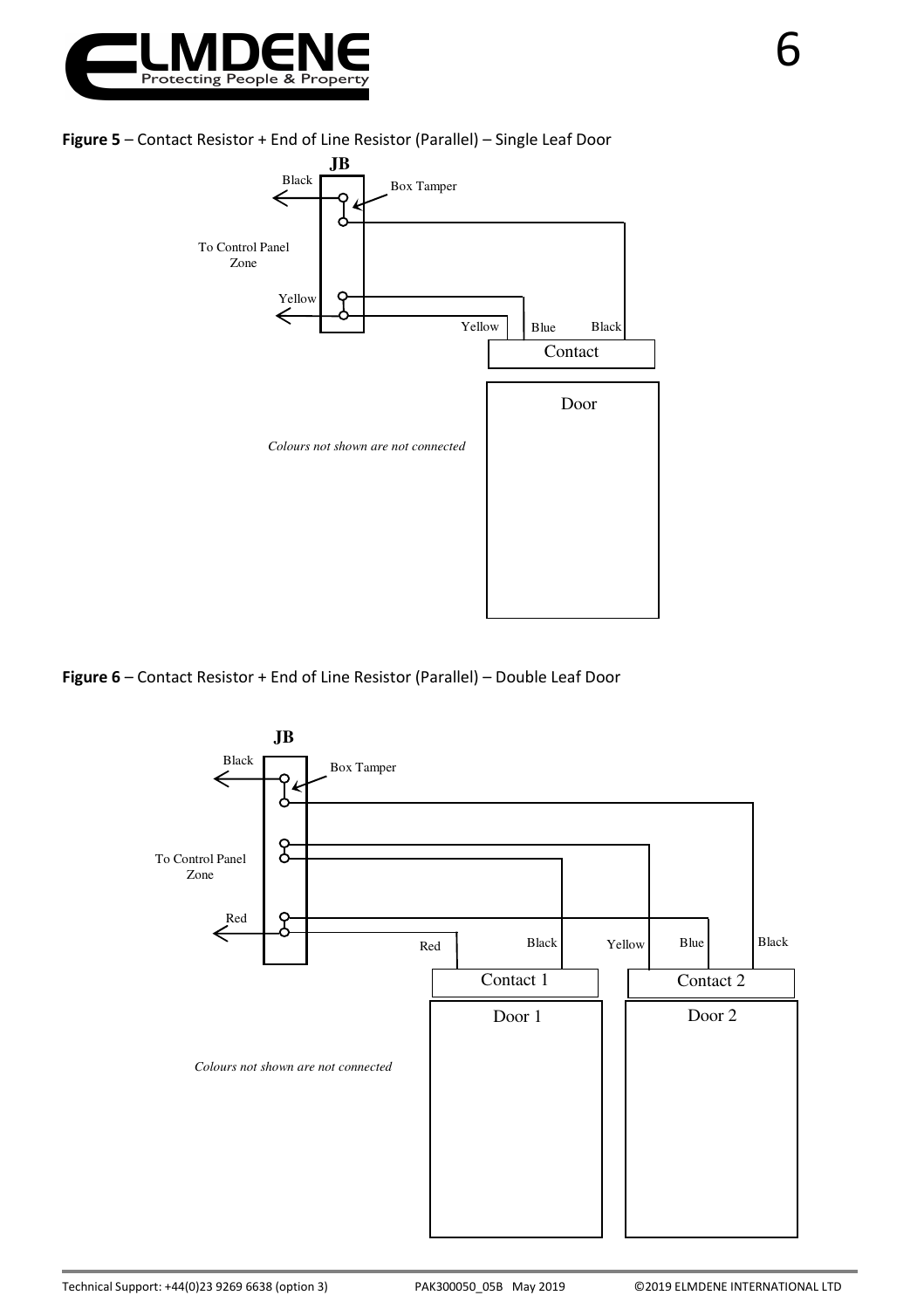

*This page deliberately left blank*